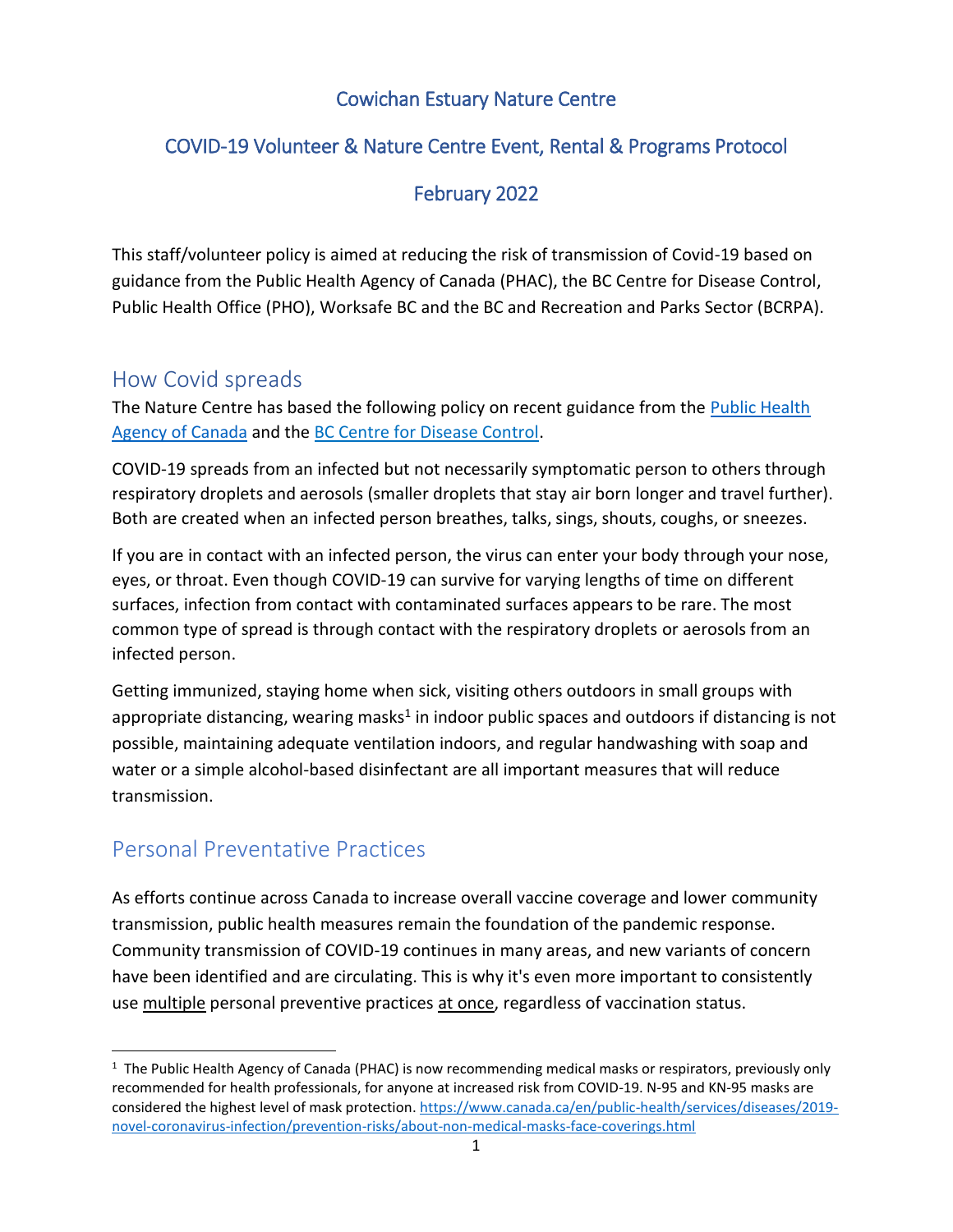This is called a layered approach and it helps protect yourself and others. Think ahead about the actions you can take to stay healthy and prevent the spread of COVID-19:

- Get fully vaccinated
- Stay informed and follow public health advice;
- Stay at home and minimize unnecessary close interactions;
- Avoid closed spaces and crowded places;
- $\bullet$  Improve ventilation this can be as simple as opening windows for cross ventilation;
- Wear a well-fitting mask; and
- Wash your hands and keep surfaces clean.

## The Nature Centre's Covid Policies

The Cowichan Estuary Nature Centre aims to keep risk of virus transmission as low as possible during weekend opening hours and Nature Centre events, including building rental events.

Proof of double vaccination: Anyone entering the Nature Centre must provide proof of double vaccination by showing their Vaccine Passport and valid photo ID to staff or the volunteer on duty. We have a QR code scanner in operation at the front desk as well as disposable medical masks available. All persons, including visitors and rental event participants must show valid ID and proof of Covid vaccination.

Masks: are required to be worn in the Nature Centre and mandatory for all visitors, and for staff and volunteers in all the public spaces – including for washroom use which is only available when we have open hours or events. Signage with information about our mandatory mask and vaccine passport policy are posted on the entrance doors and nearby windows to communicate this requirement. When working in the office with the door closed, staff and volunteers may work without masking, as may someone working alone in the Centre, e.g. cleaning the aquarium when the Centre is closed.

Ventilation: The Nature Centre has a heat pump that continuously exchanges inside and outside while heating or cooling the building as needed. This unit should be kept on at all times. Depending on outside temperatures, windows and doors may be opened for additional air circulation.

Limiting numbers and physical distancing: The number of people who may be in the Nature Centre at any one time is limited to 10 people plus one staff/volunteer. Physical distancing is encouraged, unless people are members of a family group already in close contact. We have a plexiglass barrier at the volunteer desk when welcoming volunteers and checking vaccine passports.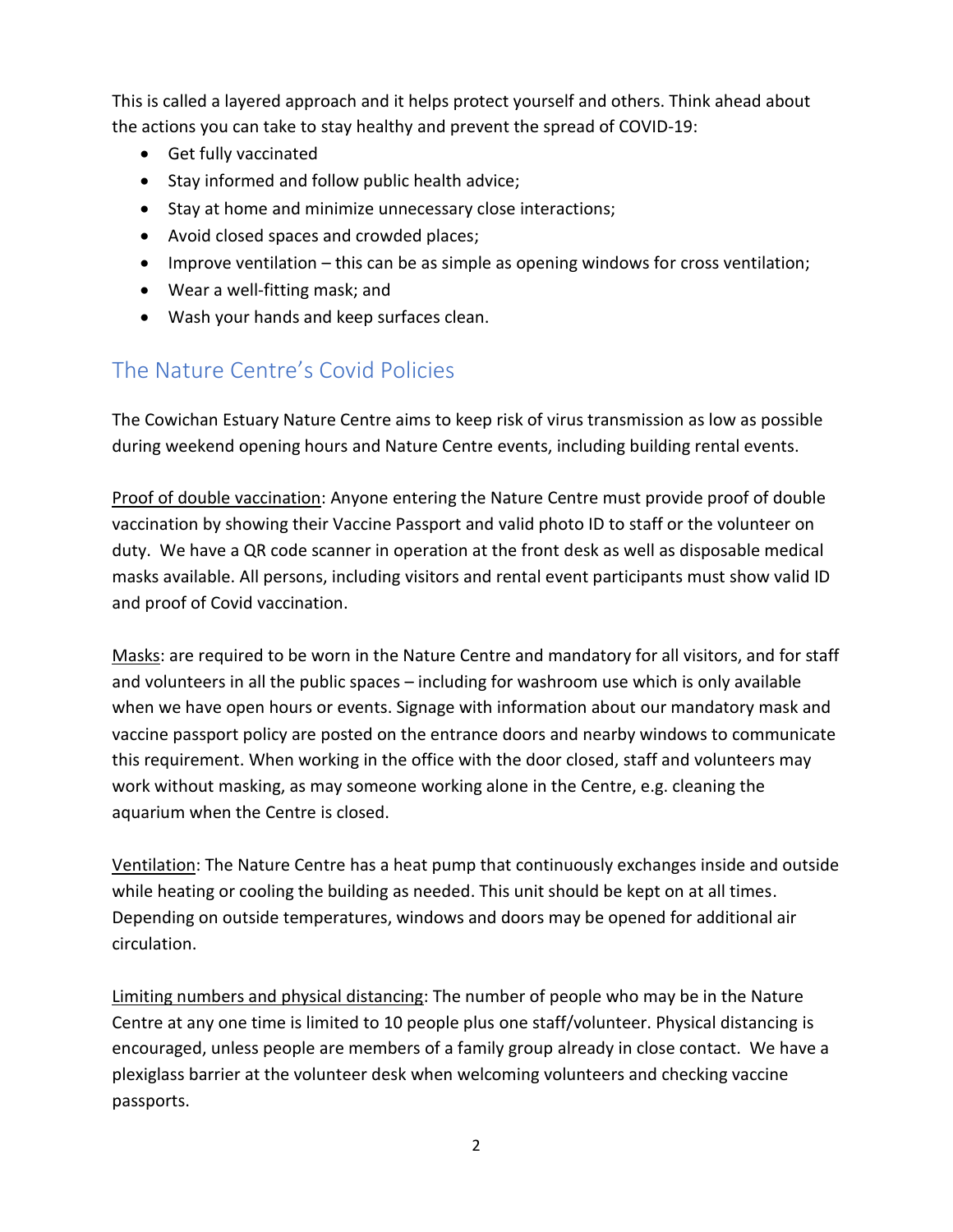# Outdoor Estuary and Restoration School Programs

Participants in outdoor programs or project, may be unmasked as long as appropriate distancing is maintained. If working in close proximity outdoors (facing each other and closer than 2 meters apart) in an outdoor program or project, participants are asked to wear their masks.

## Routine daily screening for all staff and volunteers

These strategies for routine daily screening, physical distancing controls, hand hygiene provisions, and touch point sanitization support the health and safety of volunteers and visitors**.**

If any of the following conditions apply to a staff member or volunteer, they are asked not to come to the Nature Centre, but to stay home and self isolate:

- Any cold/flu-like [signs or symptoms](https://www.canada.ca/en/public-health/services/diseases/2019-novel-coronavirus-infection/symptoms.html#s) (fever, cough, tiredness, aches, or severe tiredness)
- Waiting for a test or test result for COVID-19.
- A probable or confirmed diagnosis of COVID-19.
- Close contact with someone with a probable or confirmed COVID-19 diagnosis during the previous 14 days. When returning from any cross-border travel (including from another Canadian province or the United States) staff or volunteers are asked to selfisolate for 14 days.

When a staff member or volunteer becomes sick at the Nature Centre:

- They will go home as soon as possible and stay at home if they are feeling unwell.
- If they develop symptoms during their workday of shift, they must leave the premises as soon as possible, and not admit any further visitors. Environmental cleaning will be performed upon the departure of symptomatic individual. If the person leaving is alone and closing the Centre, they should notify the Centre Coordinator or Board Chair to ensure this cleaning takes place.
- Staff who have symptoms can get a COVID-19 test, and with a negative result, may return to work as long as no fever is present.
- The local public health unit will be notified, and input sought[.www.bccdc.ca/contact](http://www.bccdc.ca/contact)
- The coordinator will arrange for back-up staff/volunteers to fill in as needed and available.

Use of masks and gloves

- [Masks are required](https://www2.gov.bc.ca/gov/content/covid-19/info/restrictions#masks) to be worn in public indoor spaces by everyone age 5 and older as per BC Centre for Disease Control public guidance updated October 2021.
- We understand that there is low risk of transmission of the virus on surfaces therefore gloves (other than for cleaning and sanitation purposes) no longer need to be worn for activities such as the exchange of money during gift store purchases. If staff or volunteers wish to use gloves, blue disposable nitrile gloves can be found in the tall cabinet in the office.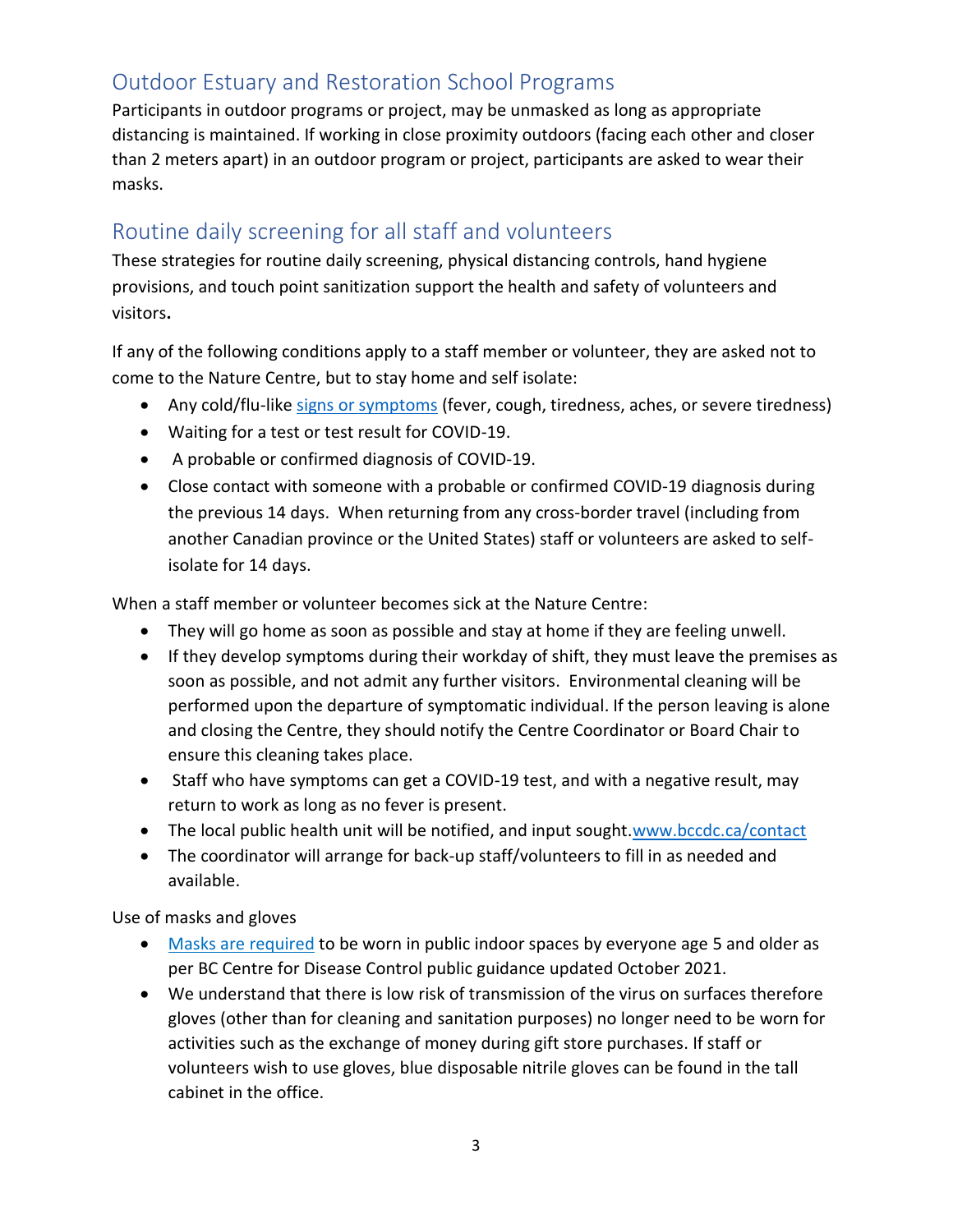Plastic face-shields are no longer recommended in place of masks. They are available for volunteers who would like to use them, in addition to their mask, as another layer of personal protection measure. They are stored on a hook on the back of the office door and should be gently cleaned with sanitizer after use.

#### Tracking visitors

All adult visitors entering the Nature Centre during Open Hours must legibly print their name and email address in the guest book under the date of their visit so they can be contacted in case of any risk of exposure.

## Physical distancing controls

- Unless there is a reason to be briefly closer to a visitor to assist them, staff/volunteers are asked respect physical distancing of 2m between themselves and others whenever possible.
- Staff/volunteers must remain aware of the number of people within the Nature Centre or gathered together outside the Centre at one time and encourage them to maintain 2m physical distancing unless those people are already part of a family "bubble". While it is not common to have more than 10 visitors at a time, if the Centre already has the maximum of 10 visitors inside, members of the public are asked to wait outside in a line spaced 2m apart while waiting to enter the Nature Centre. Summer camp floor dots may be used to aid in marking the 2m interval spacing in the Nature Centre or on the deck outside. Floor dots are left on the Welcome Station Desk for this use.
- A portable plexiglass screen will be used at the volunteer welcome station counter as a barrier between the public and staff/volunteers.

## Hand hygiene provisions

All staff/volunteers are asked to wash their hands after touching any shared material, surfaces or equipment.

When beginning a shift, staff/ volunteers are asked to wash their hands with soap and water before they begin any activities. Hand sanitizer is also available at the front door entry desk.

The touch tank is now an "observation tank" with only staff or trained volunteers touching/ holding creatures for teaching after washing their hands in plain water to reduce the risk of sanitizing and cleaning products getting in the water or near the inter-tidal creatures.

## Cleaning and Sanitization

Transmission of COVID-19 via surfaces is rare, however, Nature Centre Volunteers and staff will undertake regular cleaning of the building and frequently touched objects and surfaces and use the following checklist, consistent with the CPHA to guide this process:

 Cleaning with soap (or detergent) and water, or with oxygenic spray, lowers the number of germs on surfaces.